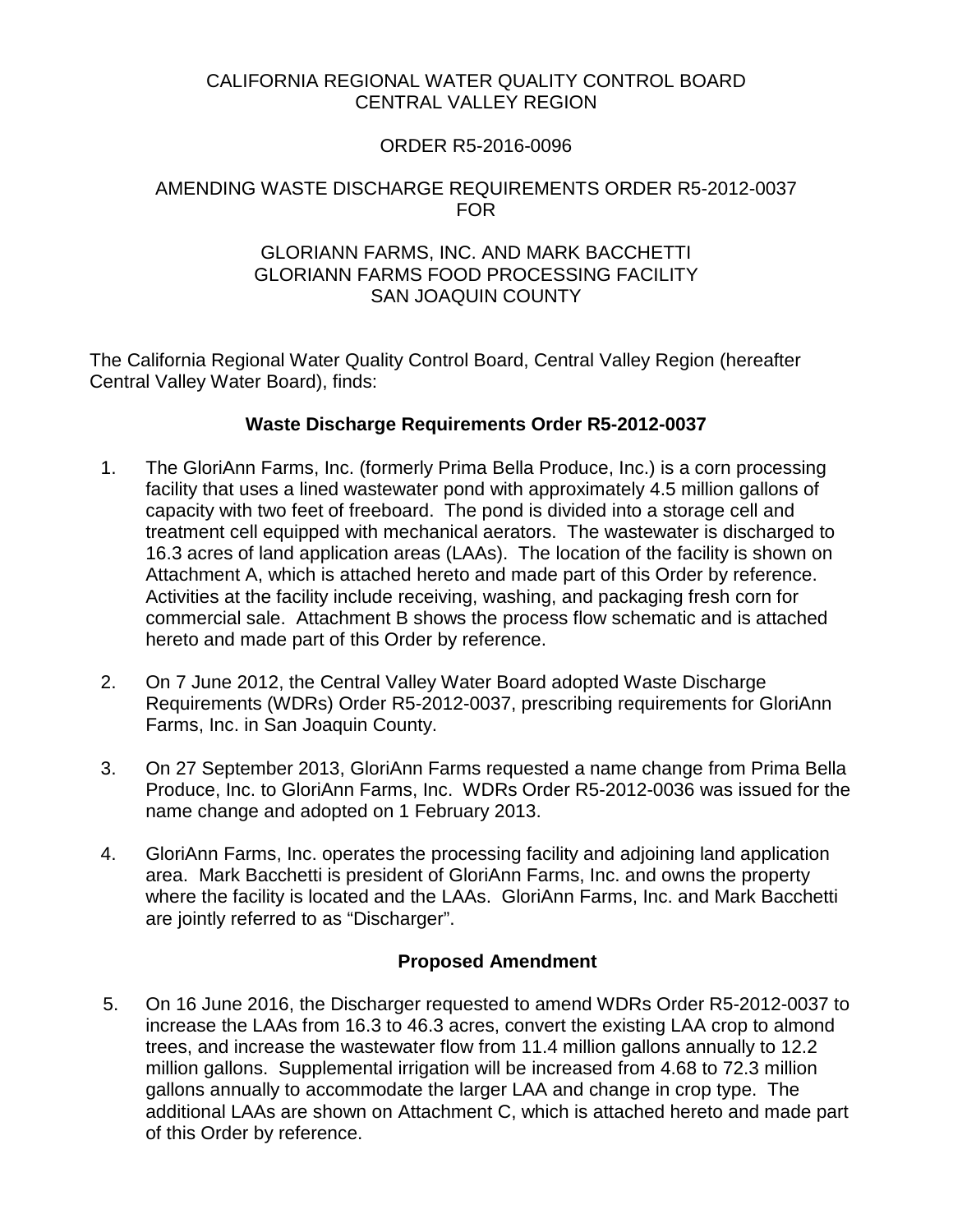6. The increase in the annual flow rate will not increase loading rates for FDS and total nitrogen because of the large increase in LAA acreage. Therefore, the effluent and loading rate limitations required in Order R5-2012-0037 are applicable.

## **Public Notice**

- 7. The Central Valley Water Board has notified the Discharger and interested agencies and persons of its intent to amend waste discharge requirements for this discharge and has provided them with an opportunity for a public hearing and an opportunity to submit their written views and recommendations.
- 8. The Central Valley Water Board, in a public meeting, heard, and considered all comments pertaining to the discharge.

**IT IS HEREBY ORDERED** that Order R5-2012-0037 is amended to allow the use of additional LAAs, to convert the existing crop to almond trees, and to increase the wastewater flow and nitrogen and FDS loading rates. Pursuant to Water Code sections 13263 and 13267, the Discharger, its agents, successors and assigns, in order to meet the provisions contained in Division 7 of the Water Code and regulations adopted thereunder, shall comply with amended Order R5-2012-0037 as follows:

| <b>Findings and Sections Updated</b>                              | <b>Reason for Update</b>                      |
|-------------------------------------------------------------------|-----------------------------------------------|
| 2, 3, 16, 27, 48e                                                 | <b>Expanded LAAs</b>                          |
| 17, 23, 27                                                        | <b>Increased Flow</b>                         |
| 16, 17, Section D: Land Application<br>Area Requirements Number 2 | Change in Crop Type                           |
| 24, 25, 26                                                        | Increase in FDS and Nitrogen Loading<br>Rates |
| 34                                                                | Updated precipitation rate                    |

Any person aggrieved by this action of the Central Valley Water Board may petition the State Water Board to review the action in accordance with Water Code section 13320 and California Code of Regulations, title 23, sections 2050 and following. The State Water Board must receive the petition by 5:00 p.m., 30 days after the date of this Order, except that if the thirtieth day following the date of this Order falls on a Saturday, Sunday, or state holiday, the petition must be received by the State Water Board by 5:00 p.m. on the next business day. Copies of the law and regulations applicable to filing petitions may be found on the Internet at: